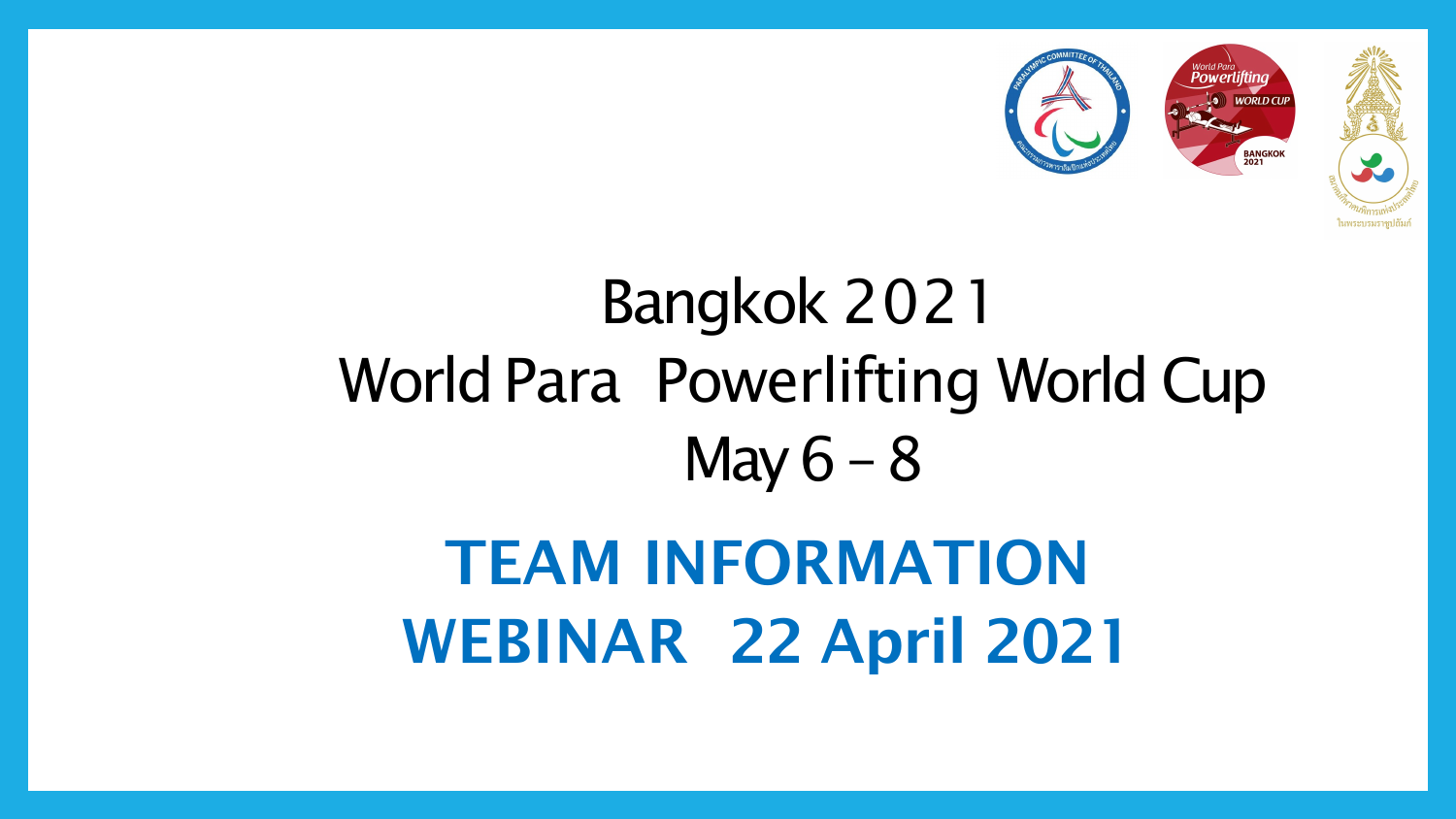# **Contents**

- 1. What is an "Organization Quarantine"
- 2. General hygiene and safety measures & Coronavirus Awareness
- 3. Before travelling to Thailand
- 4. When you arrive in Thailand
- 5. Training, Warm Up and Competition
- 6. Departing from Thailand



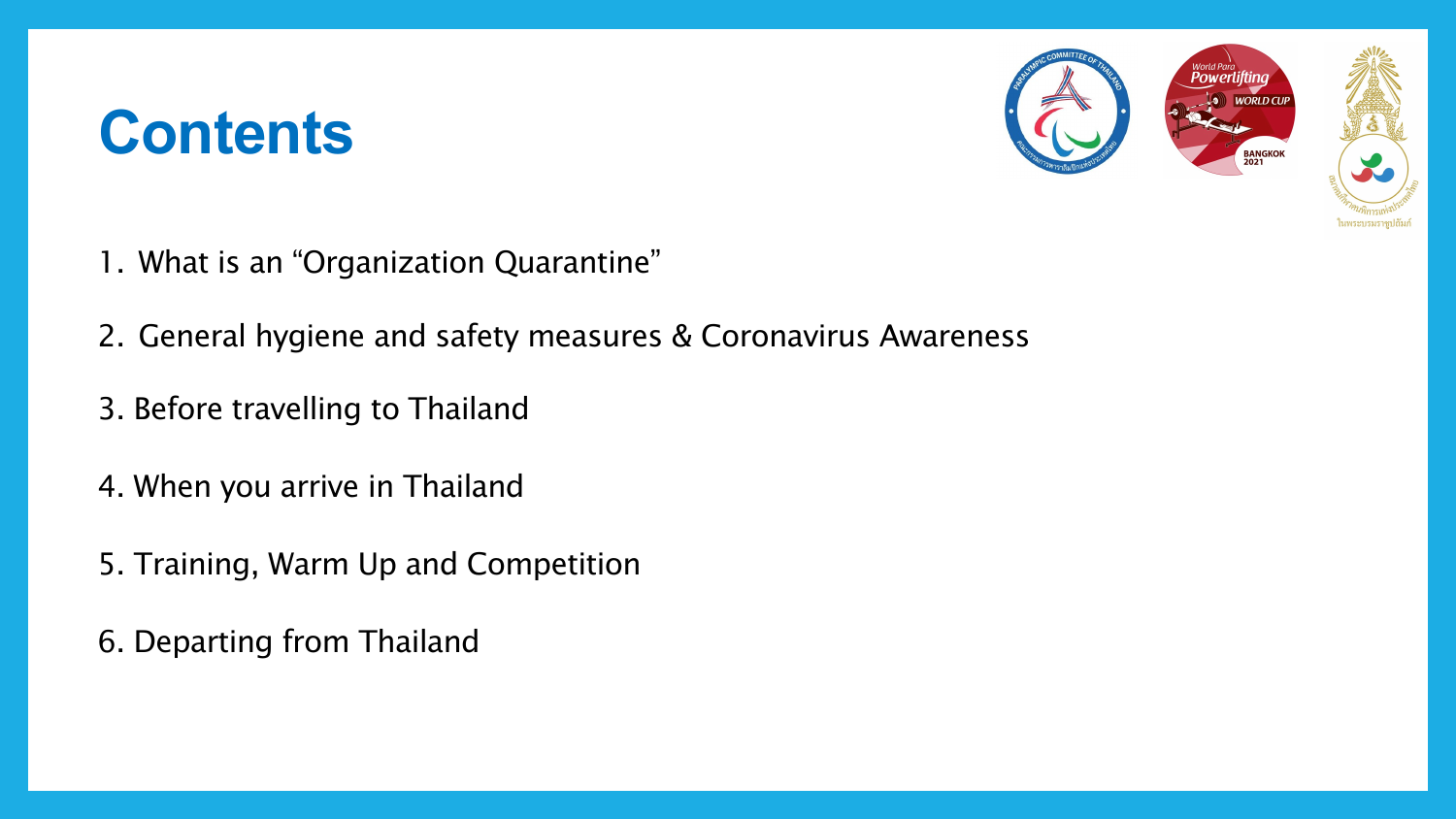# 1. What is an "Organization Quarantine" also called Event Bubble

 $\triangleright$  The "Organization Quarantine" is designed to reduce the amount of contact you will have with anyone who is not involve in the competition.

 $\triangleright$  The Protocol applies to all accredited individuals including athletes, staff, technical officials, contractors and volunteers during the Event.

# We are all responsible for protecting each other by staying inside the bubble.



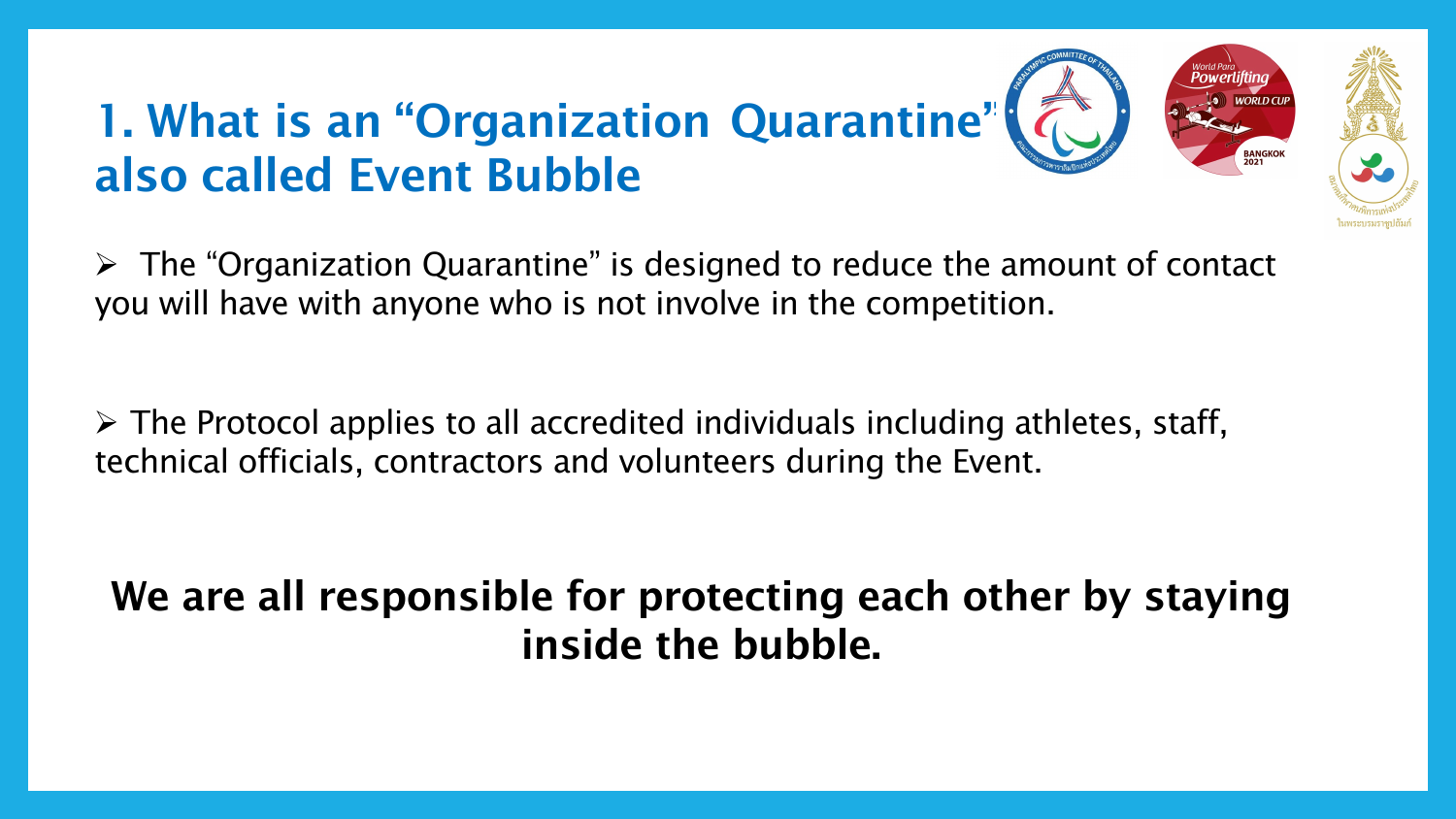## **2. General hygiene and safety measures**

- $\triangleright$  Face mask/covering must be worn at all times
- $\triangleright$  From the moment you arrive in Thailand, you must follow 2 metre social distancing all times.
- $\triangleright$  The only time you can be closer than 2 meter to another person is an athlete and coach during training, warm up or competition or between an athlete and a therapist. In this situation you must ensure you are using personal protective equipment; face mask/covering, gloves etc.
- $\triangleright$  Any team that has a therapist must inform a LOC staff present in the command room, situated between the lifts and the competition venue, each day the therapist will go to an athlete room and notify the duration time.



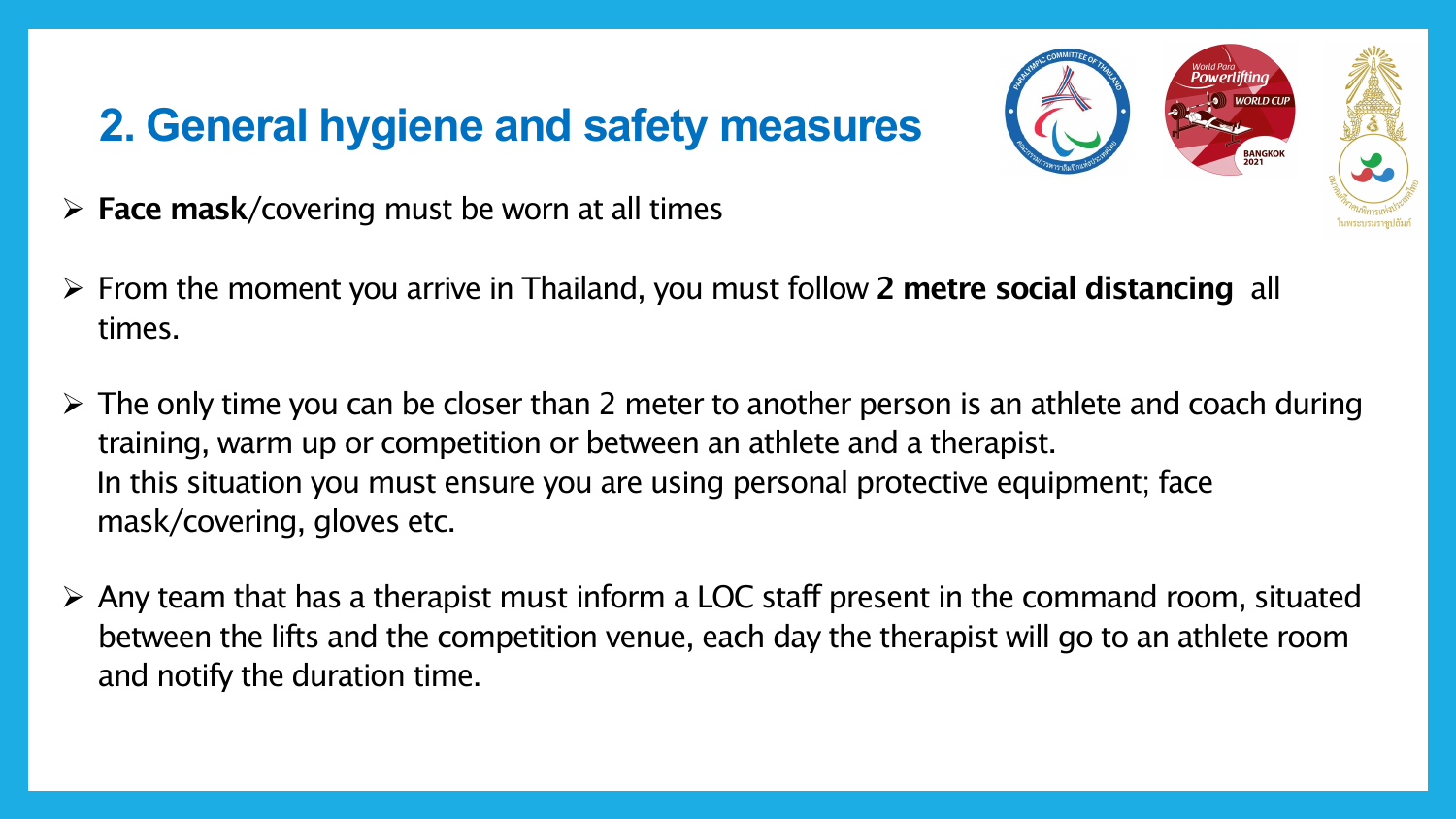### **STOP THE SPREAD**



### **WASH YOUR HANDS FREQUENTLY AND WEAR MASK** OR FACE SHIELDS AT ALL TIMES

Regularly and thoroughly clean your hands with an alcohol-based hand rub or wash them with soap and water. Always wear you mask or face shield at all times



### **MAINTAIN** PHYSICAL DISTANCING

Maintain at least 2 meters (6 feet) distance between yourself and anyone who is coughing or sneezing.



### **AVOID TOUCHING EYES, NOSE AND MOUTH**

Hands touch many surfaces and can pick up viruses. Once contaminated, hands can transfer the virus to your eyes, nose or mouth.



### IF YOU HAVE A FEVER, COUGH AND DIFFICULTY BREATHING, **SEEK MEDICAL CARE EARLY**

Please tell your staff of any wrong symptoms. Such as if you feel unwell. If you have a fever, cough and difficulty breathing.

Every individual in the event bubble will go through 3 PCR Tests onsite; - 1st PCR Test covered by the LOC when check-in

into the hotel

- 2<sup>nd</sup> second PCR Test on 5/6 May - 3rd PCR Test before you leave Thailand either on 8/9 May depending on the flight and each country's requirement.







# **Coronavirus** Awareness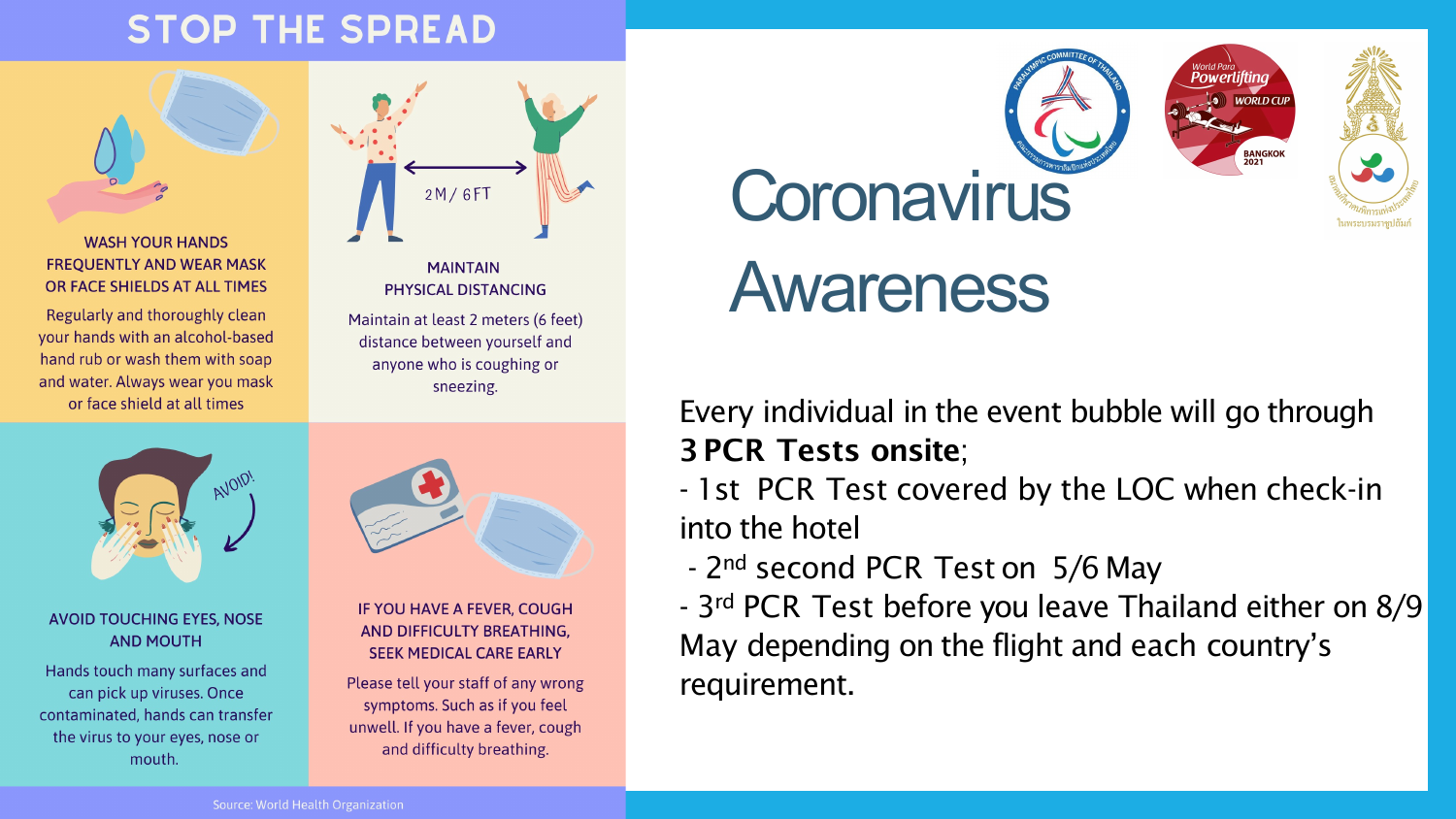### **STOP THE SPREAD**



### **WASH YOUR HANDS FREQUENTLY AND WEAR MASK** OR FACE SHIELDS AT ALL TIMES

Regularly and thoroughly clean your hands with an alcohol-based hand rub or wash them with soap and water. Always wear you mask or face shield at all times



### **MAINTAIN** PHYSICAL DISTANCING

Maintain at least 2 meters (6 feet) distance between yourself and anyone who is coughing or sneezing.



### **AVOID TOUCHING EYES, NOSE AND MOUTH**

Hands touch many surfaces and can pick up viruses. Once contaminated, hands can transfer the virus to your eyes, nose or mouth.



### IF YOU HAVE A FEVER, COUGH AND DIFFICULTY BREATHING, **SEEK MEDICAL CARE EARLY**

Please tell your staff of any wrong symptoms. Such as if you feel unwell. If you have a fever, cough and difficulty breathing.

# **Coronavirus** Awareness

### Please follow instructions on the posters at all

times.

# Breach of any of these rules may result in

removal of your accreditation and/or LOC and/or WPPO.







- disqualification from the Event, as well as
- possible further action being taken by the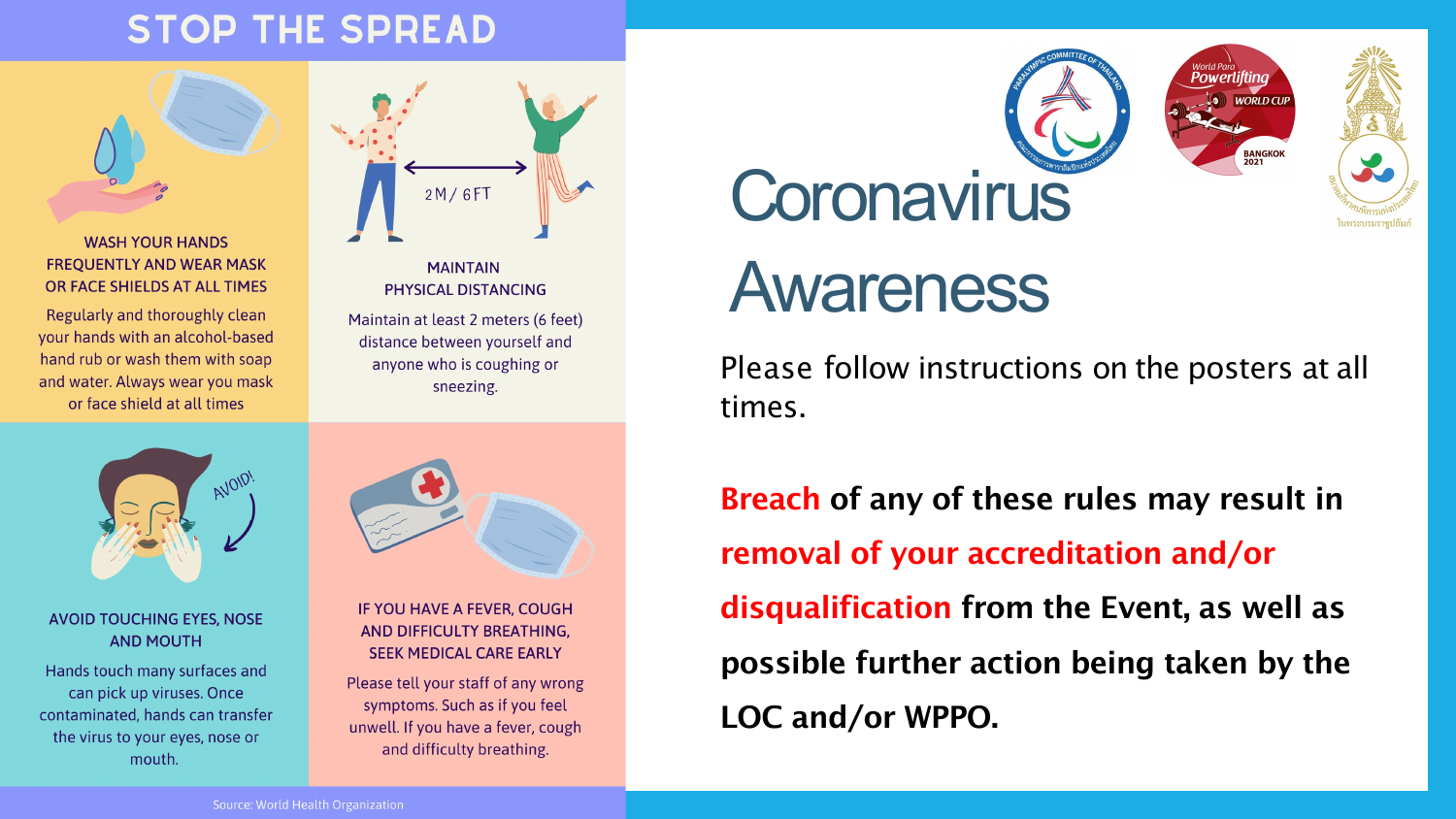# **3. Before traveling to Thailand**

- Print or copy your medical records, especially if you had been infected with COVID-19 in the past months. Or if you have been vaccinated, bring your vaccine certificate as well.
- $\triangleright$  Every person in your team must take PCR Test, and having **negative** result, within 72 hours before taking the flight and leaving your home country.
- $\triangleright$  All participants will need a **[Certificate](https://coethailand.mfa.go.th/) Of Entry (COE)** to travel into Thailand for this event. This certificate will replace a regular visa and allow you to enter without quarantine. But on the condition that each team must travel together on the same date and return after the end of the competition on the same date as well.
- $\triangleright$  Insurance: Please make sure you have a medical insurance, including covid-19, for every person of your team. LOC recommend you to get as highest coverage as possible. This applies to every person travelling to Thailand.



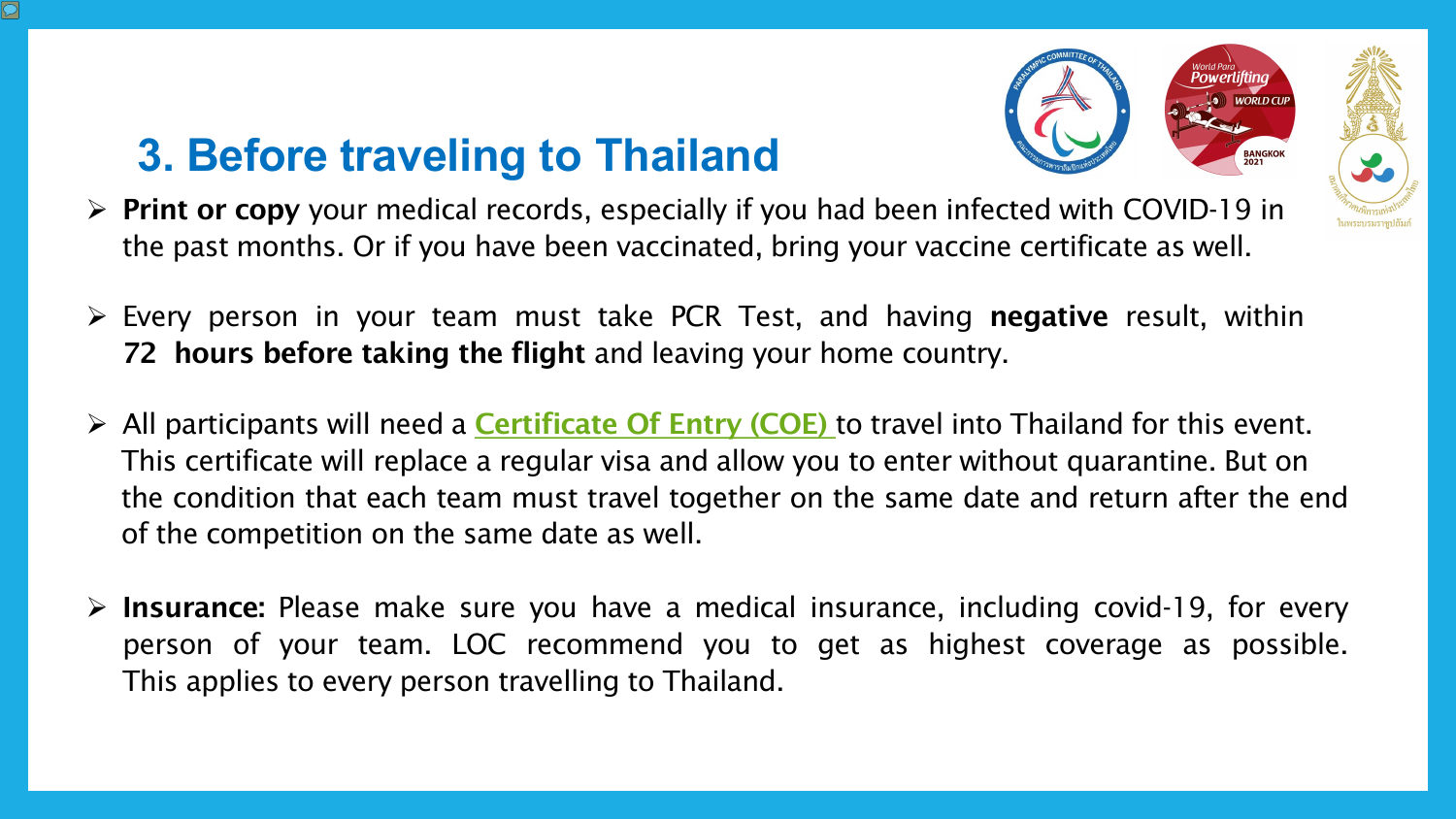# **4. When you arrive in Thailand**

- 1. When you have completed passport control/ immigration office, then proceed to get your luggage.
- 2. After that take the Exit at ZONE C Gate 9/10. You will find Novotel hotel's staff waiting for you with the competition logo/emblem since they know your flights and the total number of each team.
- 3. The hotel staff will take you to Novotel by van in 5 minutes. Team from different country will be taken in different van. The van will be cleaned in between each team.
- 4. When arriving at the hotel, you will go into the PCR Testing area and complete the testing protocol.



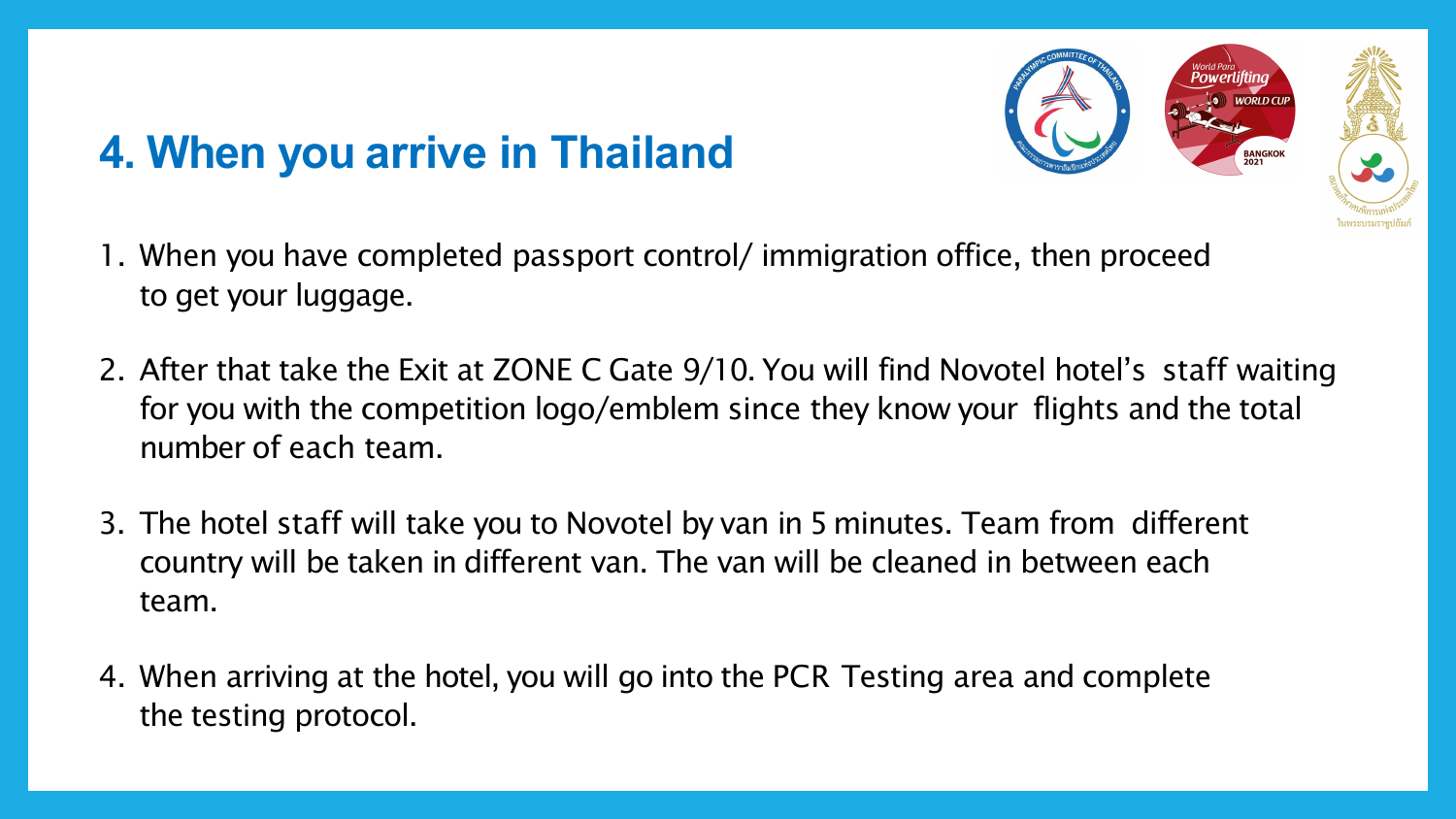## **4. When you arrive in Thailand**

5. After testing each person will check into the hotel and go straight to their room. If several teams arrive at the same time at the hotel, some team will be taken to their rooms first and will be called down for testing later. When appropriate.

6. You must not leave your hotel room or have any contact with anyone individuals (including participants) prior to you receiving confirmation of a negative test result.

7. Meals will be delivered to your rooms during the entire event

8. Accreditation will only be delivered upon a PCR Negative test result from your 1<sup>st</sup> test onsite and communicated by the LOC.

9. Each person will be given a personal event pack. This will include a hand sanitiser, a face covering, and individual Chalk block with container and a copy of event protocol. The chalk block is for the athlete to be used for the whole event.



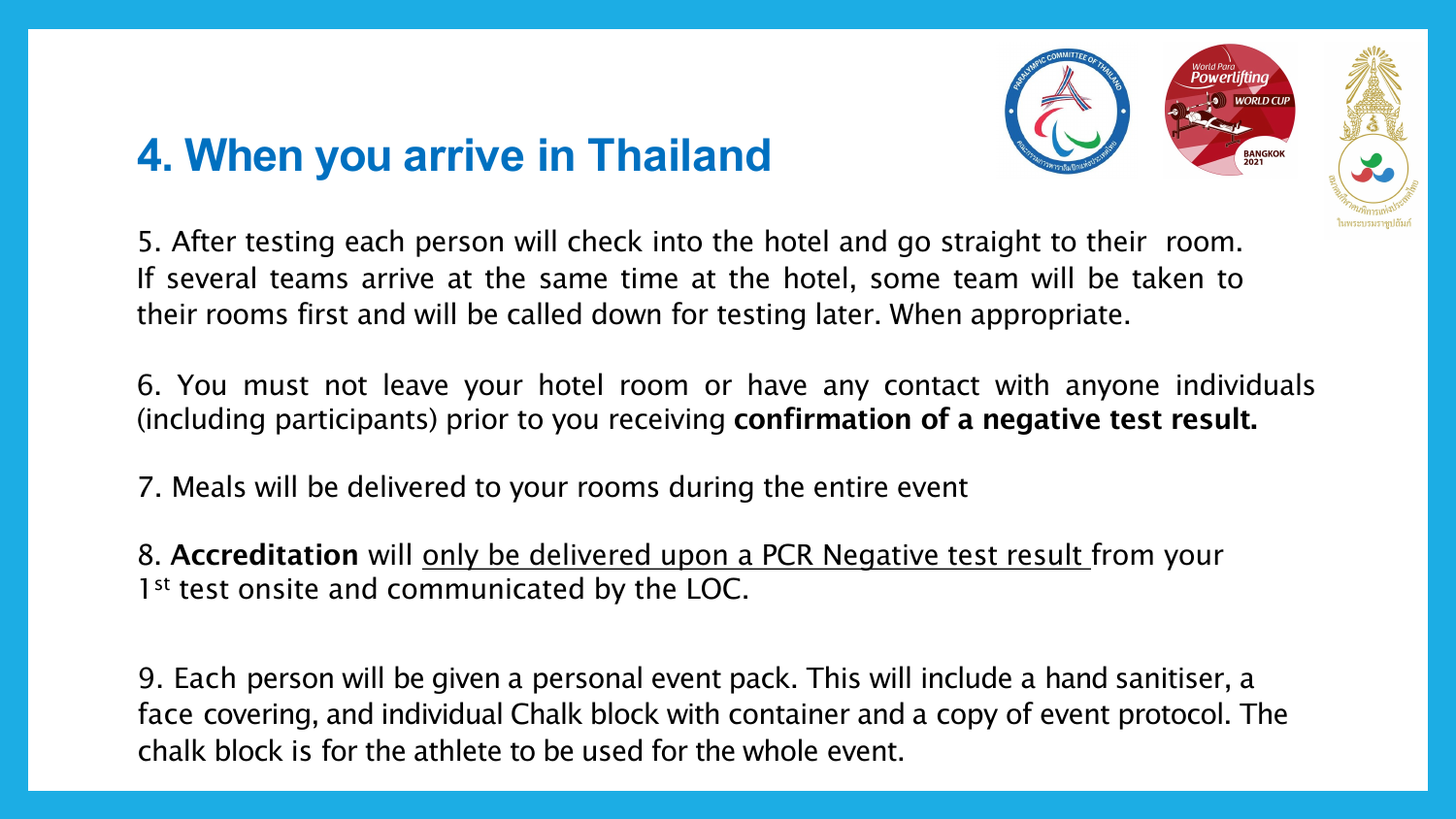# **4. When you arrive in Thailand**

4. If a person tests positive for Covid-19:

According to Thai Law, the individual will be taken to the partner hospital. He will be carefully diagnosed and tested again at least twice at different times and by different laboratories (labs).

With 2 consecutive negative results from 2 different labs, the person will be allowed

to leave the hospital. The hospital in partner with the hotel and LOC is Princ Hospital, located 20-30 minutes ride from the Novotel.

5. Close contact to a positive case:

Should a participant be considered as a close contact, he will be requested to take another PCR test at his own cost and remain in its room until a Negative test result is received.

With a negative result, the individual can participate in the event again.



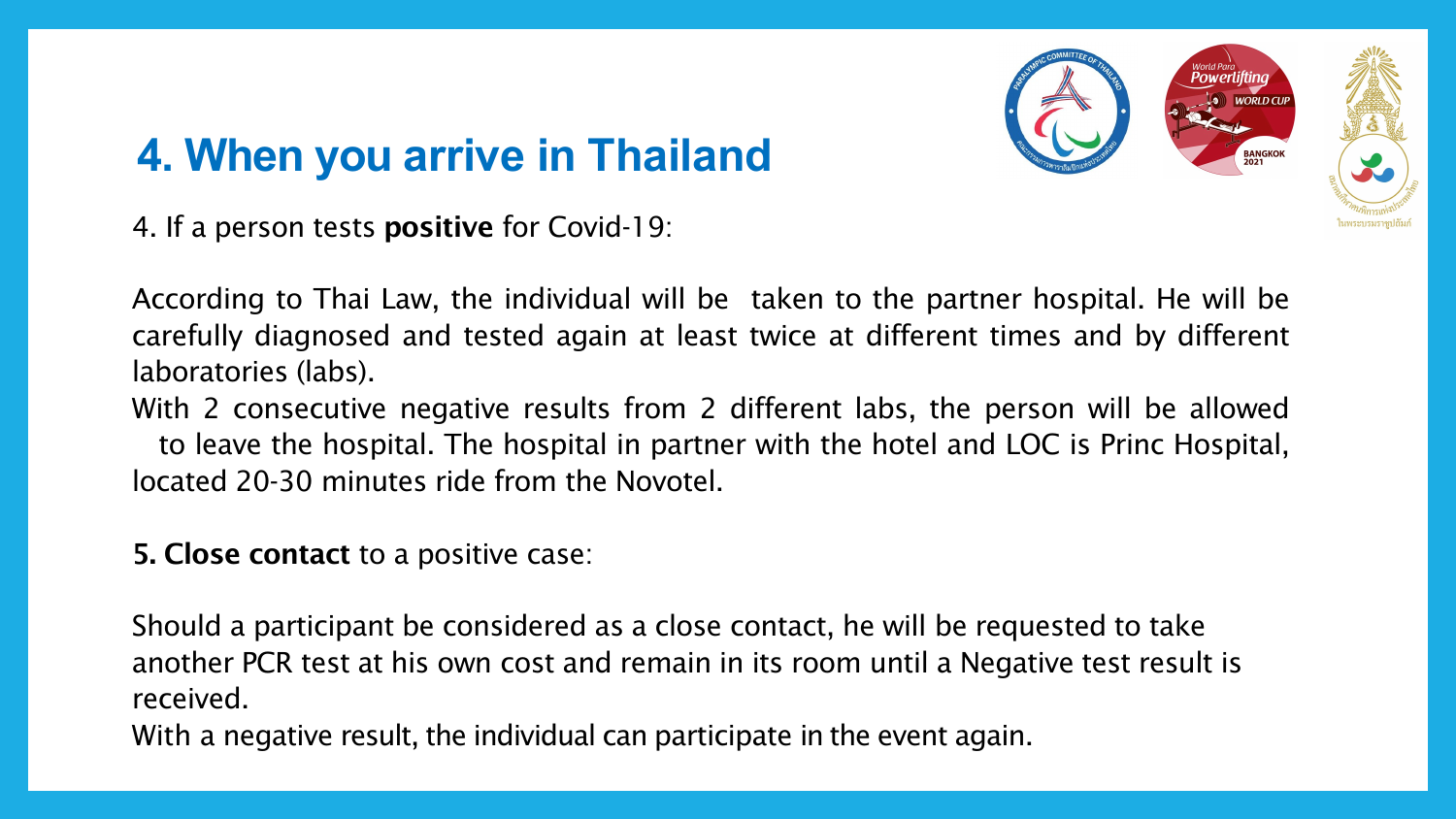# **5. Training, Warm Up and Competition**

- $\triangleright$  Training will be according to each country.
- $\triangleright$  The detailed training schedule will be provided when closer to the event
- $\triangleright$  The training schedule will be closely monitored and people will not be allowed to enter the training area if they are not on the schedule.
- $\triangleright$  Training equipment will be cleaned after each training session
- $\triangleright$  Warm Up equipment will be cleaned after each competition session
- Competition equipment will be cleaned after every attempt

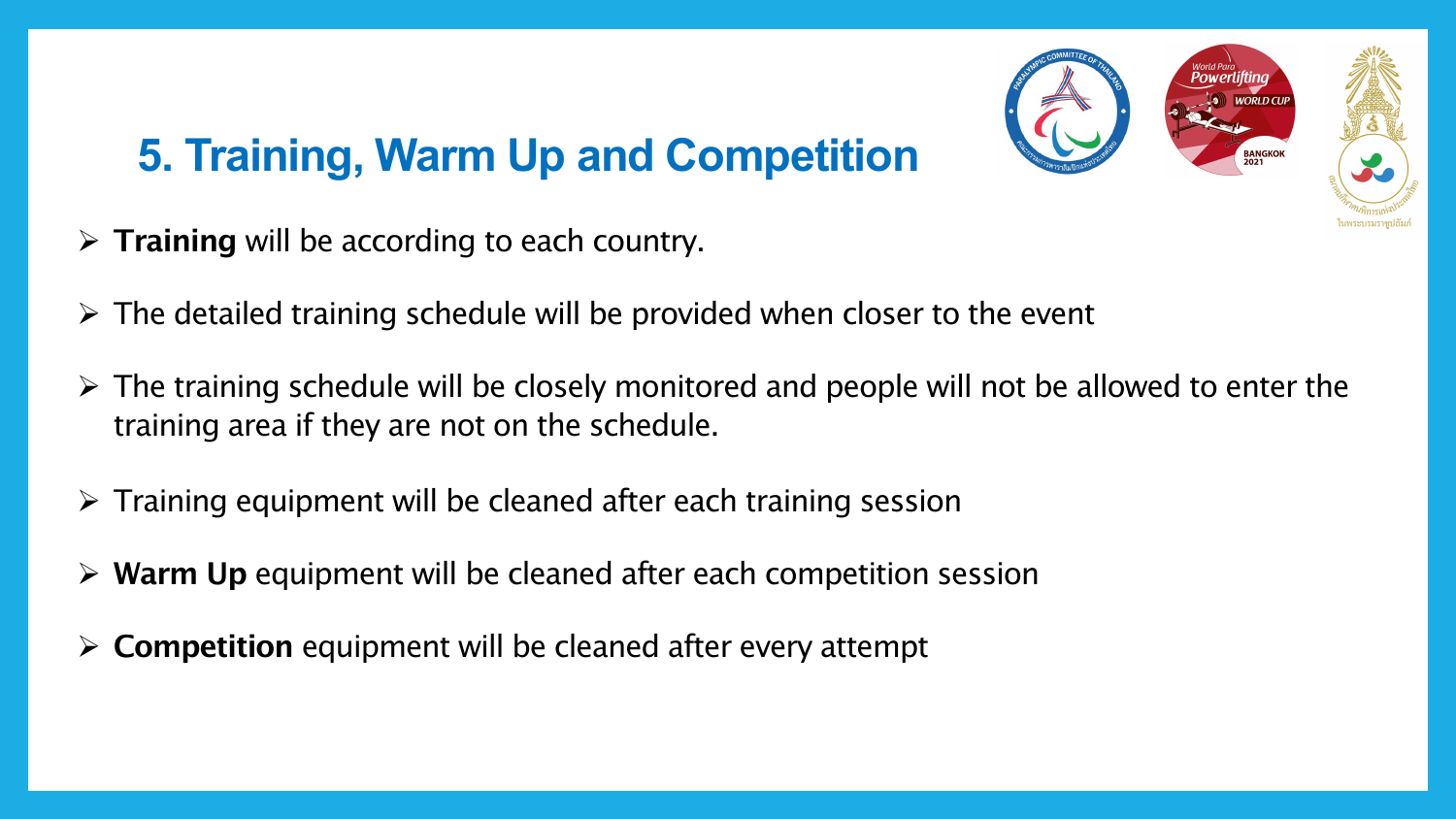# **6. Departing from Thailand**

- $\triangleright$  Follow all departure directions related to the Event.
- $\triangleright$  Comply with all screening procedures and directions in relation to your return travel.
- $\triangleright$  If you test positive for COVID-19 up to 14 days after returning home, please contact the LOC to notify them.